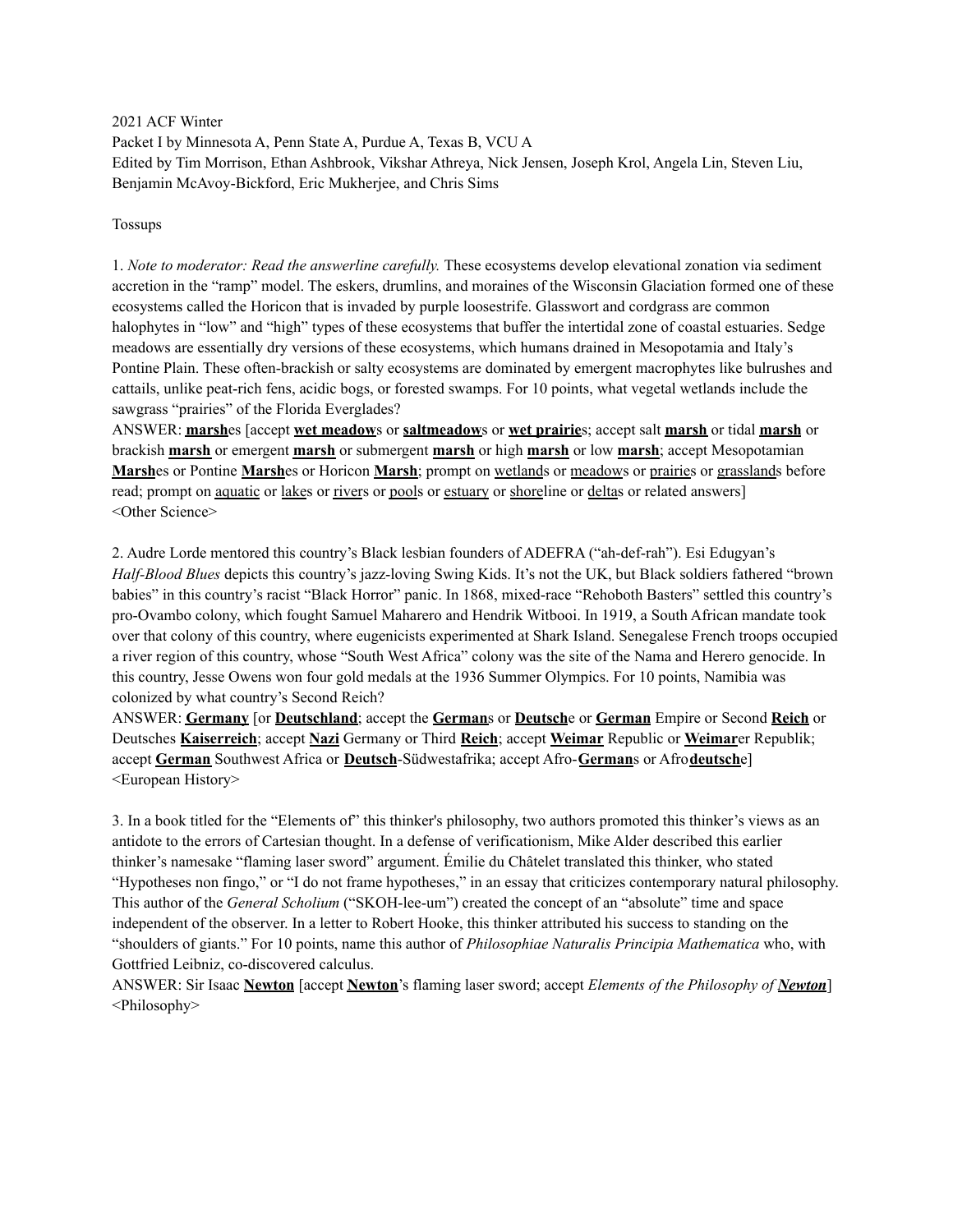4. The ninth of this language's 15 standard verb "measures" usually signifies a color change or defect. In this language, emphasis spreading moves open vowels further back in the presence of its four obstruent consonants. Feminine nouns in this language are typically indicated with a "tied t" that is pronounced as an "h" except when connected to a following word. This is the most widely-spoken language that constructs words using triconsonantal roots. When written, this language's Modern Standard variant typically omits the diacritics that indicate short vowels. The earliest calligraphic form of this language's *abjad* writing system, which is written from right to left, is Kufic script. For 10 points, name this Semitic language that was used to write the Qur'an.

ANSWER: **Arabic** [or al-**ʿarabiyyah**, accept Modern Standard **Arabic** or Classical **Arabic** or Quranic **Arabic** or al-**ʿarabīyah** al-fuṣḥā; accept any regional variant like Moroccan **Arabic**] <Social Science>

5. A scene that depicts one of these things being stolen was permanently inked onto Juan Tepano, who helped Katherine Maria Routledge compile a catalogue of them. Smaller wooden versions of these things were named for their emaciated ribs, or *kavakava*. Maroon and white paint originally decorated one of these things that was carried away by the HMS *Topaze* in 1868 and is now sought to be repatriated from the British Museum. Red scoria was used for additions to the top of these artworks that represent topknots, called *pukao*. Although these artworks originally faced inland, most were toppled before the 1774 arrival of James Cook. Volcanic tuff was used to sculpt these artworks, which have elongated noses and pronounced brows. For 10 points, identify these massive statues found on a certain Pacific island.

ANSWER: **moai** [accept **Easter Island head**s or **Easter island statue**s or **Easter island sculpture**s or equivalents; accept **Rapa Nui** in place of "Easter Island"; prompt on heads or statues or sculptures by asking "found where?"] <Painting/Sculpture>

6. An extension to this model introduced an additional condition that involves an integral of momentum dot position in phase space named for Wilson and Sommerfeld. This model predicts a velocity for one component of 2.18 times 10 to the 6th meters per second. This model can be used to derive a law which relates the frequency of the K-alpha line to Z, named for Henry Moseley. This model posited that the angular momentum of one of its components was equal to n times h-bar, which gives an erroneous non-zero value for the ground state. This model's greatest success was recapitulating the Rydberg formula, which explained the Balmer series of hydrogen. For 10 points, name this model of the atom in which electrons exist in fixed circular orbits around a central nucleus, named for a Danish physicist.

ANSWER: **Bohr** model [or **Bohr**–Rutherford model or Rutherford–**Bohr** model; prompt on atomic model] <Chemistry>

7. A parody of this character is hired by the ballerina Virginie Varens in Louisa May Alcott's novella "V.V.: or, Plots and Counterplots." This character is the protagonist of a story that sparked a debate over structuralist readings between Jacques Derrida and Jacques Lacan. This character, who discusses the concept of "acumen" in an analysis of chess players, later leaves behind a gold snuff-box while retrieving an object for Monsieur G—. In another story, this character reads about a bloody razor, strands of grey hair, and a body stuffed in a chimney. This man uses his method of "ratiocination" ("rat-ee-oss-in-AY-shun") to deduce that Madame L'Espanaye's killer was an "Ourang-Outang." For 10 points, "The Purloined Letter" and "The Murders in the Rue Morgue" feature what detective created by Edgar Allan Poe?

ANSWER: C. Auguste **Dupin** [or C. **Auguste** Dupin]

<American Literature>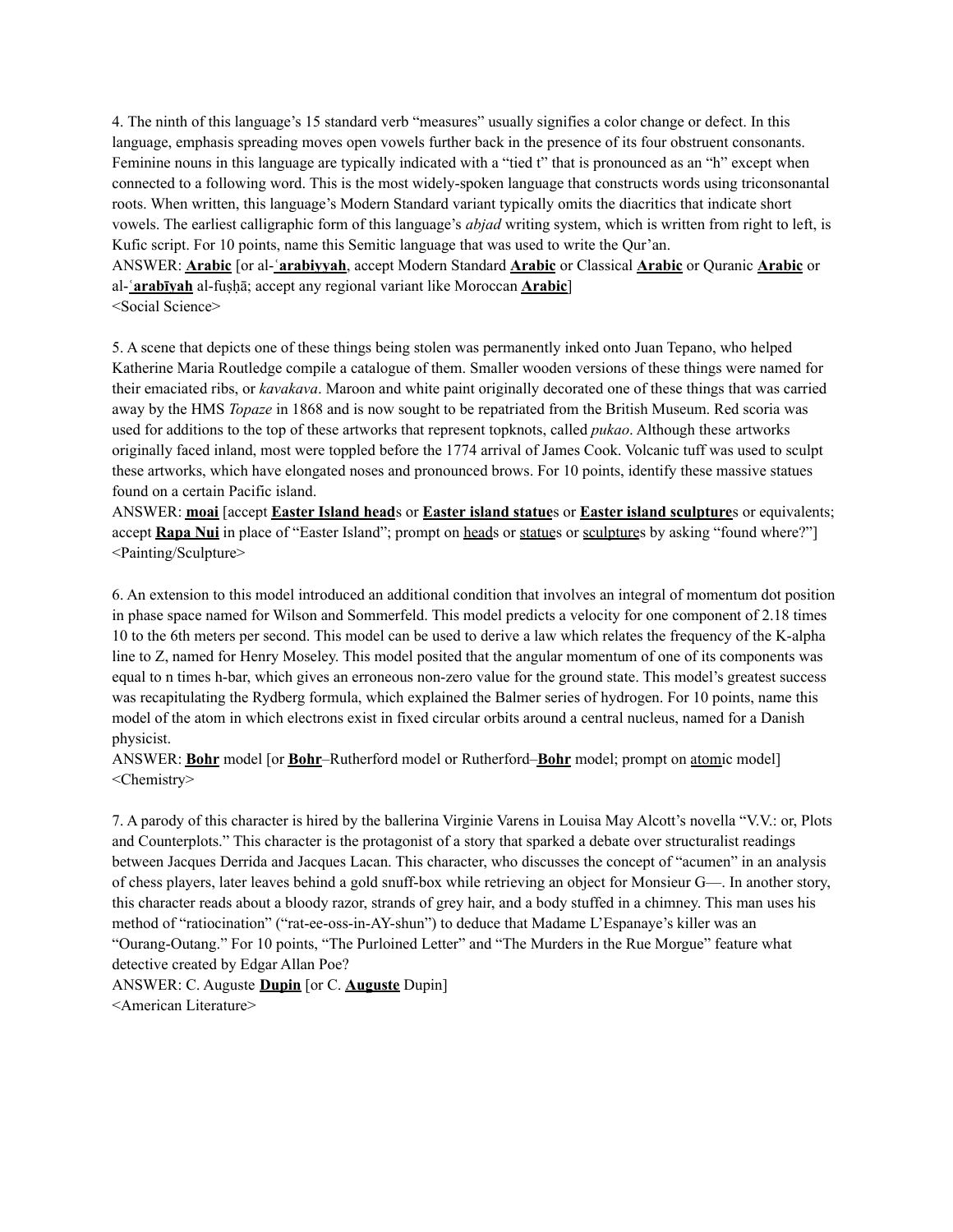8. In one passage, this figure is described as "gliding" and "coiling" while he is killed with a "great and powerful sword" in the end times. In a poem, God crushes the head of this figure before He gives the body "as food to the creatures of the desert." Thomas Aquinas called this monster the demon of envy. This monster was often syncretized with the Egyptian demon Rahab. The most famous depiction of this monster is believed to be based on Lôtān, a monster fought by Ba'al ("bahl"). While he speaks to God through a whirlwind, Job ("jobe") is asked if he can "put a cord through" this monster's nose or pull it in "with a fishhook." That passage compares this monster to Behemoth. For 10 points, name this aquatic monster from Jewish lore that titles a book by Thomas Hobbes. ANSWER: **Leviathan** [or **Līvyāṯān**; accept **Lôtān** before read; prompt on Rahab before read; prompt on serpent or snake; prompt on whale] <Mythology>

9. A commander during this period legendarily forced his subordinate to flee the Battle of Awazu because he did not want to die with a woman. During this period, a genre of personal writing sometimes known as "follow the brush" emerged. An author from this period who is identified only as "Michitsuna's mother" chronicled her frustration at being unable to leave her home in the *Kagerō Nikki*. At the end of this period, Tomoe Gozen, one of the first *onna-musha*, or female samurai, fought in the Genpei War. A list of "hateful things" was included in a *zuihitsu* work from this period; that famous *Pillow Book* was written by Sei Shōnagon. Lady Murasaki wrote the *Tale of Genji* during, for 10 points, what 8th-to-12th century period of Japanese history that preceded the Kamakura shogunate? ANSWER: **Heian** period [or **Heian** jidai]

<World History>

10. *Two answers required*. These two countries are the homelands of the parents of Jess Harrison in the 2005 novel *The Icarus Girl*. Freddie wants to study in one of these two countries in a novel set in the other that partly takes place in Club Tropicana and is titled *Jagua Nana*. While in one of these modern-day countries, an official from the other thinks that a character's death would merit a "reasonable paragraph" in a book about "The Pacification of The Primitive Tribes." In a play set in one of these countries, an official from the other wears an *egungun* mask to a ball and fails to stop the deaths of the medical student Olunde and his father Elesin. For 10 points, name these two countries, respectively the European colonial power and African setting of both *Death and the King's Horseman* and *Things Fall Apart*.

ANSWER: **Nigeria** AND **United Kingdom** [accept in either order; accept **UK** or Great **Britain** or **England** in place of "United Kingdom"; accept Federal Republic of **Nigeria** or Jamhuriyar Taraiyar ta **Najeriya** or Orílè-èdè Olómìniira Àpapọ̀ **Nàìjíríà** or Ọ̀hàńjíkọ̀ Ọ̀hànézè **Naìjíríyà** in place of "Nigeria"] <World Literature>

11. Uwe Wolf used micro-X-ray fluorescence analysis on a piece in this genre to distinguish its composer's handwriting from later edits as part of a "New Edition" of his work. The second section of that piece of this type begins with the *vivace* trumpet melody "D, A, D, E, F-sharp–E–D–E." The first four bars of a piece in this genre may be some of the few that do not parody earlier compositions, contrasting it with "sine nomine" pieces that are based entirely on original material. A 27-movement Baroque-era piece in this genre has a roughly symmetrical structure around a central "Crucifixus" movement. Pieces in this choral genre are often divided into the short "brevis" and longer "solemnis" types. For 10 points, name this genre of a B minor piece by J.S. Bach, which sets Catholic liturgy to music.

ANSWER: **mass** [or **missa** or **Messe**; accept *Mass in B minor* or *Messe in H moll*, accept *missa sine nomine*] <Classical Music>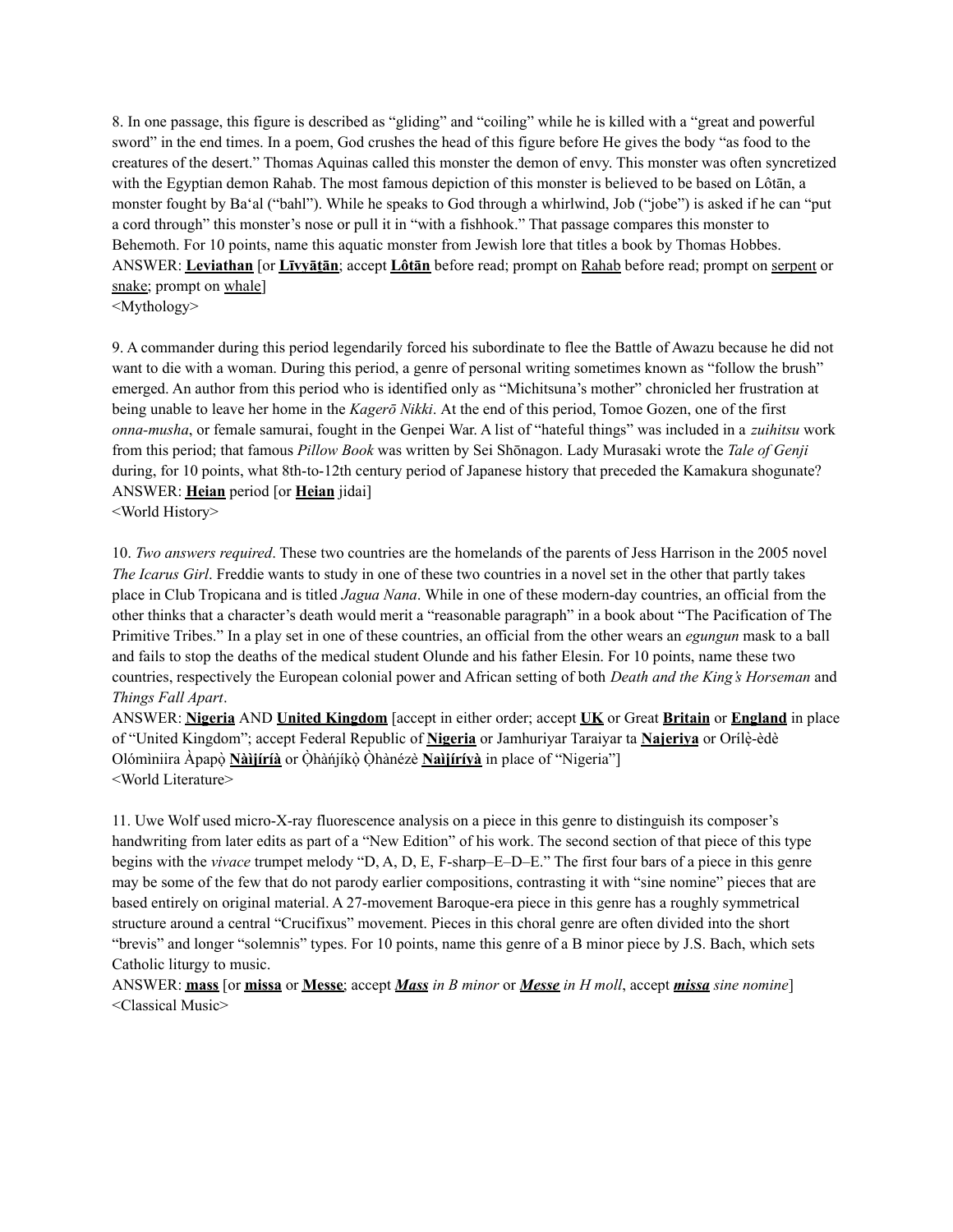12. "Erotic" objects made of this material are displayed with Bernardino Drovetti's "royal canon" of it at a museum in Turin. At a limestone quarry in Tura, Pierre Tallet found early objects of this material attributed to the official Merer. Uniform vertical lines represent a backdrop of this material behind several hunters in a painting from the Tomb of Ti that depicts this material's usage in paddling boats. B. P. Grenfell and A. S. Hunt discovered over 500,000 fragments of this material in Oxyrhynchus ("ock-sih-RING-cuss"). "Archives" of ostraca and this material were found at Tebtunis, Deir el-Medina, and Elephantine. This material was cut from a stalk, soaked, and pounded dry to record medical texts and instructions for embalming. For 10 points, what aquatic sedge was processed into an Egyptian precursor of paper?

ANSWER: **papyrus** [or **papyri**; or *Cyperus papyrus* or **papyrus** sedge or **paper reed** or **Indian matting plant** or Nile grass; prompt on paper or scrolls or texts or logbooks or archives or similar before read; prompt on sedges or reeds or bulrushes or grasses or plants; prompt on the Diary of Merer]

(The museum is the Museo Egizio. The painting is usually called *Ti Watching a Hippopotamus Hunt*.) <Other History>

13. In this film, part of the soundtrack from Otto Preminger's film *Whirlpool* plays diegetically as a character runs into a cinema. An actor's appearance in *Web of Passion* is referenced in this film by his character's alias, Laszlo Kovacs. A novelist in this film, who claims that he wants "to become immortal, and then die" in an interview, was played by the director's friend Jean-Pierre Melville. To imitate the real-life film *The Harder They Fall*, a character in this film constantly runs his thumb along his lower lip. This film's protagonists ride in a convertible in a sequence that jarringly switches between different shots. In this film, Patricia helps the Humphrey Bogart-obsessed Michel avoid the police. For 10 points, many jump cuts feature in what French New Wave film, the first by Jean-Luc Godard?

# ANSWER: **Breathless** [or  $\overrightarrow{A}$  *bout de souffle***]**

<Other Arts>

14. In a novel by an author with this surname, an art lecturer reads *Brave New World* while she visits her 101-year-old friend who lives in a care home. That author with this surname wrote another novel that is partly told from the perspective of a ghost who visits his old portrait of Saint Vincenzo Ferreri; that novel's two sections "Eyes" and "Camera" can be read in either order. The author of *How to Be Both* and *Autumn* shares this surname with an author who created the twins Magid and Millat, the latter of whom joins the militant Islamic group KEVIN. That novel by an author with this surname describes the friendship between the Bangladeshi immigrant Samad Iqbal and Archie Jones. For 10 points, give this surname of the author of *White Teeth*, whose first name is Zadie. ANSWER: **Smith** [accept Ali **Smith**; accept Zadie **Smith** or Sadie Adeline **Smith** or Sadie Adeline **Smith**] <British Literature>

15. One term in a decomposition of this quantity is used to calculate the Reynolds stress. The line integral of this quantity around a closed material contour is constant over time according to Kelvin's circulation theorem. The profile of this quantity develops during flow due to the fact that it is zero along certain boundaries when assuming the no-slip condition. One-half density times this quantity squared is equal to dynamic pressure. This quantity times length scale over kinematic viscosity gives the Reynolds number. The product of cross-sectional area and this quantity gives the volumetric flow rate. For 10 points, name this quantity that represents how fast particles in a fluid are flowing and is measured in meters per second.

ANSWER: **velocity** [or fluid flow **velocity**; accept **speed** in place of "velocity"; prompt on *u* or *v*] <Physics>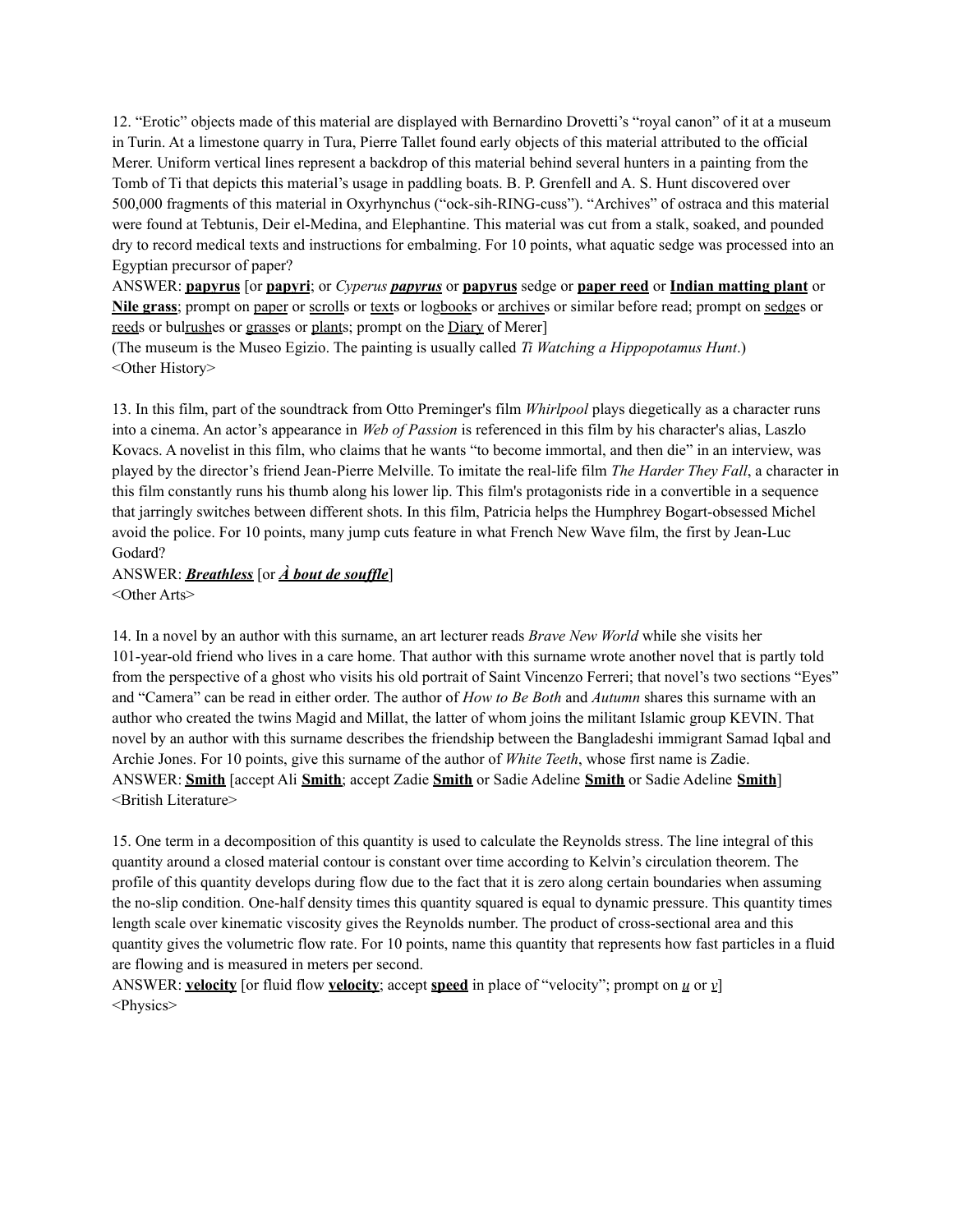16. One of these objects in a fishbowl replaced a goldfish in a picture of the Nowruz celebration of Hassan Rouhani. Samaritans often hang these objects from the ceiling in a holiday during Tishrei ("TISH-ray"). Another kind of these objects forms the base of a Christingle ("chris-tingle"). Religious offerings often include a kind of these objects that is supposedly shaped like the Buddha's hand. One of these objects may be included on a Seder plate to represent the inclusion of women and LGBTQ Jews. A different kind of these objects is waved alongside palms, willows, and myrtles as part of the four species of Sukkot ("soo-COAT"); that variety is the etrog. A "forbidden" example of these objects imparted original sin. For 10 points, what sort of objects grew on the Tree of Knowledge in the Garden of Eden?

ANSWER: **fruit** [accept **citrus**; accept specific varieties of fruit such as **orange**s or **olive**s or **citron**s; accept forbidden **fruit** or **fruit** of the Tree of Knowledge; accept **etrog** or **Buddha's hand** before read; prompt on plants or food]

<Religion>

17. A city along this river hosts the world's largest yearly celebration of George Washington's birthday; that city also has seven flags on its coat of arms. Many Virgin Galactic launches take place near this river at Spaceport America. This river's floodplain includes the world's largest bosque ("BOSS-kay") ecosystem. This river irrigates the chile fields of the town of Hatch. This river forms the western boundary of the Tularosa Basin, which contains large gypsum dunes in White Sands National Park. This river, whose lower valley names a region that contains cities such as McAllen and Reynosa, forms the eponymous bend of Big Bend National Park. Laredo, Brownsville, and Juárez lie along, for 10 points, what river that forms much of the US–Mexico border?

ANSWER: Río **Grande** [or Río **Bravo** del Norte; or Rio **del Norte**; or **Po'soge**; or **Paslápaane**; or **Hañapakwa**; or **Mets'ichi chena**; or **Tó Ba'áadi**; accept Lower Rio **Grande** Valley or alle del Río **Grande**] <CE/Geo/Other/Pop Culture> (The city in the first line is Laredo.)

18. Louis Zukofsky rendered a line from one of this author's galliambic poems into the nonsense line "the cat's cut out is cool rare air" in a homophonic translation of this author's works. The O source is one of three manuscripts directly descended from this author's lost Verona manuscript. This author feels guilty for stealing "a kiss more sweet than sweet ambrosia" in a poem addressed to a man named Juventius ("yoo-WEN-tee-oos"). This poet places gifts "dripping much with fraternal weeping" on the grave of his brother in a poem that ends with the sendoff "Hail and farewell." One of this author's poems thrice asks its addressee to "give me a thousand kisses, then a hundred" and opens by proclaiming "Let us live...and let us love." For 10 points, name this emotional Roman poet and lover of Lesbia.

ANSWER: **Catullus** [or Gaius Valerius **Catullus**]

<European Literature>

19. *Common or scientific name acceptable.* Members of this family are infected by the reovirus PRV-1 and can suffer from "milky flesh" or "tapioca disease" when they are infected by the only animal to lack mitochondria, the Cnidarian parasite *Henneguya*. The sperm of this family is the original source of the reversal agent for heparin, protamine sulfate, as well as the DNA used to block Southern blots. Males in this family often develop a hook-like secondary sex characteristic on the lower jaw called a kype. These ray-finned fish, which are sometimes placed in cannons to get them over dams, return to their breeding grounds to spawn as part of their namesake "run" from saltwater to freshwater. For 10 points, name these fish whose species include Chinook, coho, and sockeye, and which are eaten by bears in Alaska.

ANSWER: **salmon** [or **salmonid**s or **Salmonid**ae; accept **salmon** runs or specific salmon species such as Atlantic salmon; prompt on fish or ray-finned fish or Actinopterygii or Teleost fish bony fish or Osteichthyes] <Biology>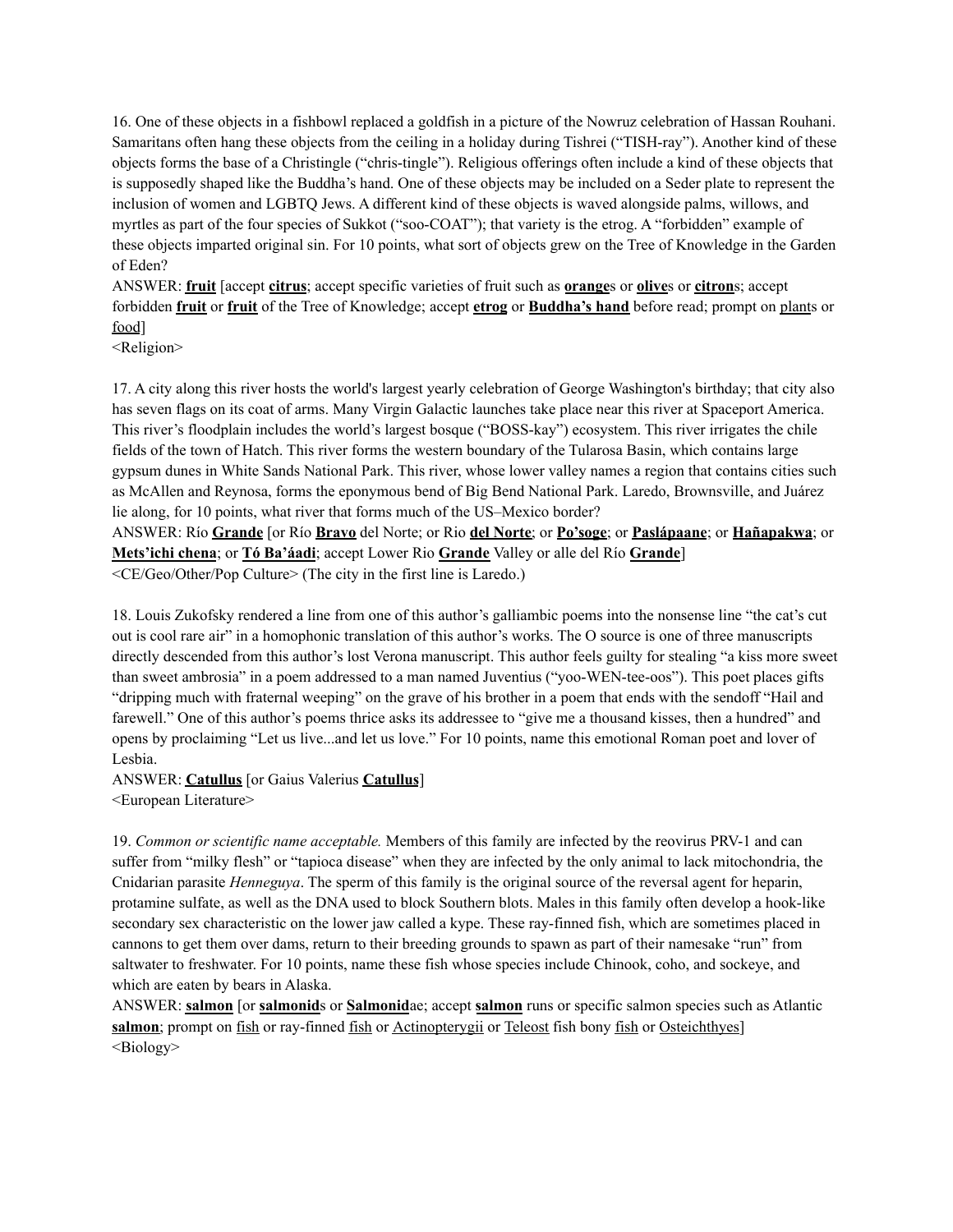20. This university's President Thomas Clap endowed a professorship named for the slave trader Philip Livingston and expelled the missionary David Brainerd. Governor Gideon Tomlinson co-wrote a report from this university that defended a classical curriculum. This university's primary financier traded diamonds as the President of Fort St. George in Madras. In 2017, this university gave the new name "Grace Hopper" to its former Calhoun College. This university funded Hiram Bingham's 1911 expedition to Machu Picchu. This university's literary "Wits" included its 1795–1817 President Timothy Dwight and Joel Barlow. This third-oldest American university was chartered in 1701 as a Congregationalist divinity school with funds from the colonist Elihu. For 10 points, name this Ivy League rival of Harvard in New Haven, Connecticut.

ANSWER: **Yale** University [accept **Yale** College or **Yale** Divinity School or **Collegiate School**; accept *Yale Report* of 1828; accept Elihu **Yale**]

<American History>

21. A larch idol from a bog in this modern country is the oldest known wood sculpture. China's Gǔmùgōu ("goo-moo-go") burials have both arsenical copper like a Chalcolithic culture from this country, and camels like a forerunner of its Karasuk culture. A botanist from this country traced domestic plant diversity to eight "centers." David Anthony argued that the pastoral Yamnaya horizon migrated from this country in *The Horse, the Wheel, and Language*. Mountains in this country's south contained an "Ice Maiden" in the Pazyryk burials, whose tumuli were the first described kurgans, as well as hominin fossils in Denisova Cave. This is the largest country to contain the Proto-Indo-European homeland's steppes. This country's Mal'ta–Buret' culture collected mammoth ivory from its permafrost. For 10 points, humans crossed from what country into North America via the Bering Land Bridge? ANSWER: **Russia** [or **Rossiya**; or **Russian** Federation or **Rossiyskaya** Federatsiya; accept **Soviet Union** or **USSR** or **Union of Soviet Socialist Republics** or **CCCP** or **Sovetskiy Soyuz** or **Soyuz Sovetskikh Sotsialisticheskikh Respublik**; accept **Russian** Empire or **Rossiyskaya** Imperiya] (The first sentence is about the Shigir Idol. The second sentence refers to the Afanasievo and Andronovo cultures. The botanist was Nikolai Vavilov.) <Other History>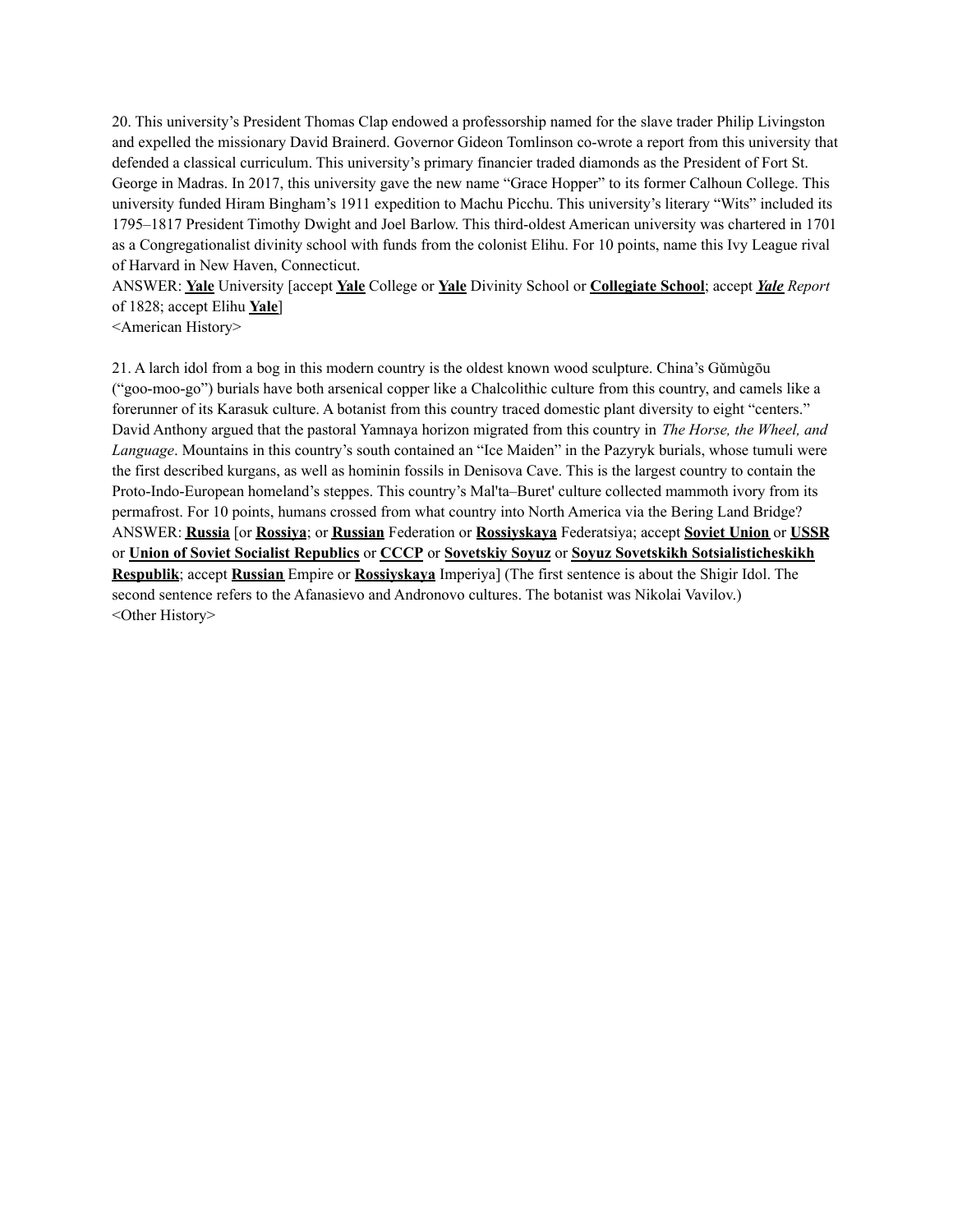Bonuses

1. Due to its close association with boxers, this condition was originally known as "punch drunk syndrome." For 10 points each:

[10m] Name this condition caused by repeated blows to the head. Awareness of this neurodegenerative condition has been raised by former NFL players who suffer from it.

ANSWER: **chronic traumatic encephalopathy** [or **CTE**; accept **dementia pugilistica** or **fistfighter's dementia**; prompt on traumatic brain injury or TBI]

[10e] Without performing an autopsy, distinguishing CTE from this other condition is essentially impossible. This condition is associated with progressive memory loss and is the most common cause of dementia.

ANSWER: **Alzheimer**'s disease [or **AD**]

[10h] Both CTE and Alzheimer's disease are considered to be this type of neurodegenerative condition, which is associated with the aggregation of an eponymous protein into paired helical filaments.

ANSWER: **tauopathy** [prompt on tau proteins; prompt on neurofibrillary tangles**]** <Biology>

2. Answer the following about Nam June Paik's chaotic contributions to the world of music, for 10 points each. [10m] In one performance, Paik ran into the audience, poured shampoo over this composer, and cut off his tie. This composer used the gamut ("GAM-ut") technique for the ballet *The Seasons*, choreographed by his partner Merce Cunningham.

ANSWER: John **Cage** [or John Milton **Cage** Jr.]

[10e] In a 1962 performance, Paik played the *Moonlight Sonata* while he slowly attained this state. A person in this state is "Descending a Staircase" in a controversial painting by Marcel Duchamp.

ANSWER: **nude** [or **naked** or obvious equivalents; accept doing a **strip**tease or similar; accept *Nude Descending a Staircase, No. 2* or *Nu descendant un escalier n° 2*] (Paik did a striptease while playing the piano.)

[10h] During Paik's work *Opera Sextronique*, his collaborator Charlotte Moorman was arrested while playing this instrument in various states of undress. In 1971, Paik made Moorman one of these instruments out of three TVs. ANSWER: **cello** [or **celli**; or violon**cello**; accept *TV Cello*]

<Other Fine Arts>

3. While at this location, a grey figure called the Sayer of the Law guides the protagonist of a novel in reciting a chant that repeats the phrase "Are we not Men?" For 10 points each:

[10m] Name this location that titles an 1898 science fiction novel about Edward Prendick, who discovers that a vivisectionist is trying to turn animals into people. Prendick is left at this location in the Pacific after a shipwreck. ANSWER: the **Island** of Doctor **Moreau** [accept descriptive answers that mention both **island** and Doctor **Moreau**; prompt on island]

[10e] *The Island of Doctor Moreau* is a novel by this author, who described the human race's evolution into the Eloi and the Morlocks in his novel *The Time Machine*.

ANSWER: H. G. **Wells** [or Herbert George **Wells**]

[10h] An early cover of *The Time Machine* featured an image of one of these mythical creatures. The Morlocks hide the Time Traveller's machine inside the hollow pedestal underneath a marble statue of one of these creatures. ANSWER: **sphinx** [accept the White **Sphinx**]

<British Literature>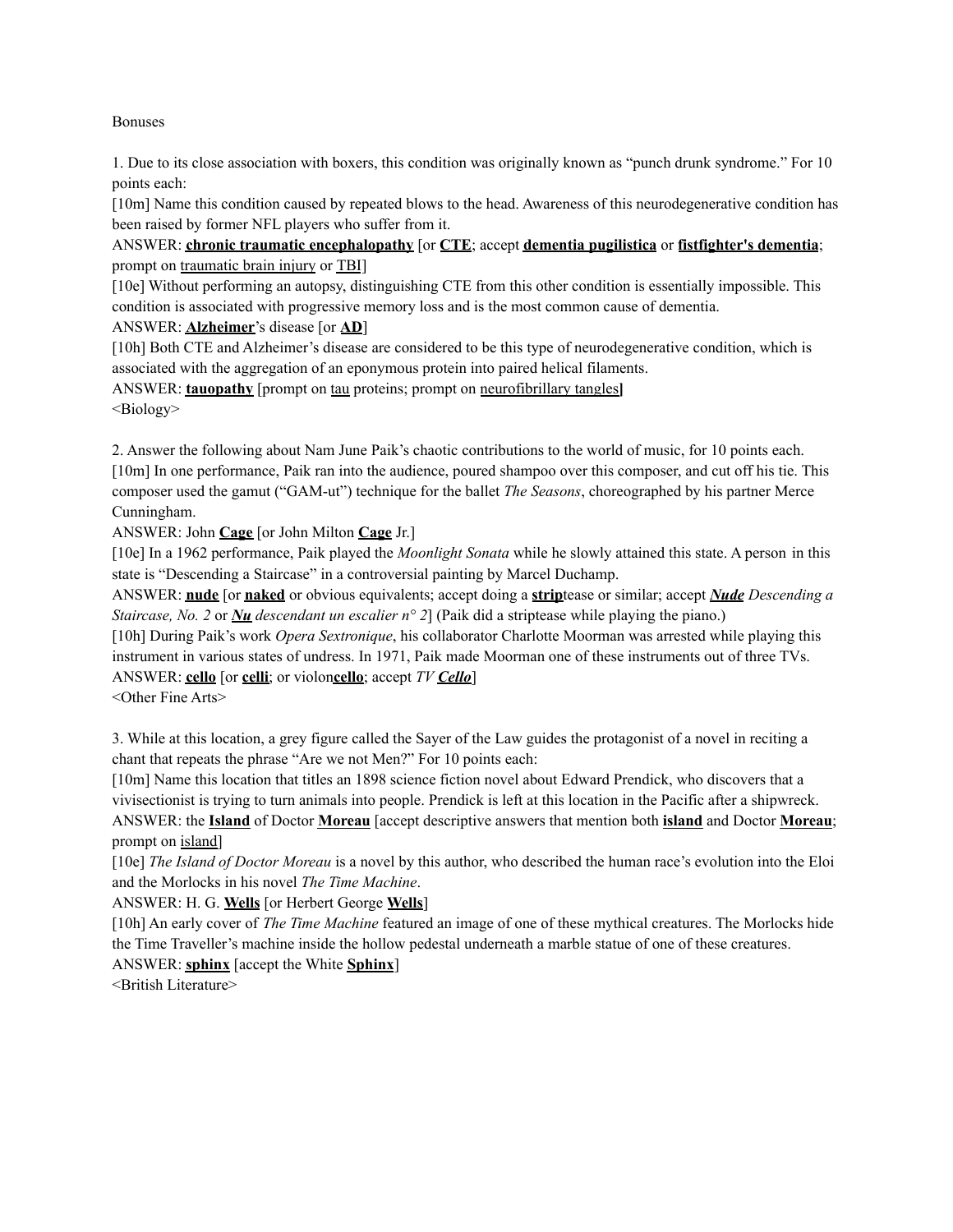4. According to legend, the Finger Lakes were created when this figure tripped and used his hand to break his fall. For 10 points each:

[10e] Name this legendary lumberjack who was the companion of Babe the Blue Ox.

ANSWER: Paul **Bunyan** [prompt on Paul]

[10h] Paul Bunyan's clerk with this first name and the last name Inkslinger invented accounting. A folk hero with this first name was in reality a Swedenborgian missionary who supposedly spread alcohol to the Midwest.

ANSWER: **Johnny** [or **John**; accept **Johnny** Inkslinger; accept **Johnny** Appleseed or **John** Chapman]

[10m] Paul Bunyan used giant versions of these animals that only ate snuff to haul lumber. During the Trojan War, Achilles led a tribe of warriors from Aegina who were originally these animals.

ANSWER: **ant**s [accept **Formicidae**; prompt on insects or arthropods or hymenopterans; prompt on Myrmidons by asking "what animals were the Myrmidons originally?"]

<Mythology>

5. While visiting this building, Dante allegedly asked how its artist could paint beautiful pictures and yet have ugly children, to which the artist retorted that he made his children at night. For 10 points each:

[10h] Name this building, which probably contains a portrait of Dante in the "heaven" part of its fresco of the Last Judgment. This building also contains monochrome frescoes depicting seven pairs of opposing virtues and vices.

## ANSWER: **Scrovegni Chapel** [or **Cappella degli Scrovegni** or **Arena Chapel**]

[10m] In the *Purgatorio*, Dante noted that this painter of the Scrovegni Chapel severely overshadowed his teacher, Cimabue ("chee-mah-BOO-ay").

### ANSWER: **Giotto** [or Giotto di **Bondone** or **Giottus**]

[10e] A portrait often attributed to Giotto is an early depiction of Dante mainly wearing this color, as he has since traditionally been depicted. Renaissance painters often used this primary color's pigment vermilion.

#### ANSWER: **red** [or **rosso**]

<Painting/Sculpture>

6. One of these compounds that contains sulfur is the reagent in the Johnson–Corey–Chaykovsky reaction. For 10 points each:

[10m] Name these zwitterions ("TSVIT-er-ions") that are prepared with phosphonium salts for the Wittig reaction. These compounds have a positive and a negative charge on adjacent atoms.

ANSWER: **ylide**s ("ILL-id") [accept phosphonium **ylide**s or sulfur **ylide**s]

[10e] Because they contain opposite charges on adjacent atoms, ylides have this property. Molecules with this electrical property are generally hydrophilic.

ANSWER: **polar**ity [or **dipolar**ity or having a **dipole**]

[10h] In 1,3-dipolar cycloadditions, this specific type of nitrogen-based ylide can form pyrrolidines and pyrrolines. These ylides, which contain a carbanion and an iminium cation, can be created with a ring-opening reaction on an aziridine.

ANSWER: **azomethine** ylides

<Chemistry>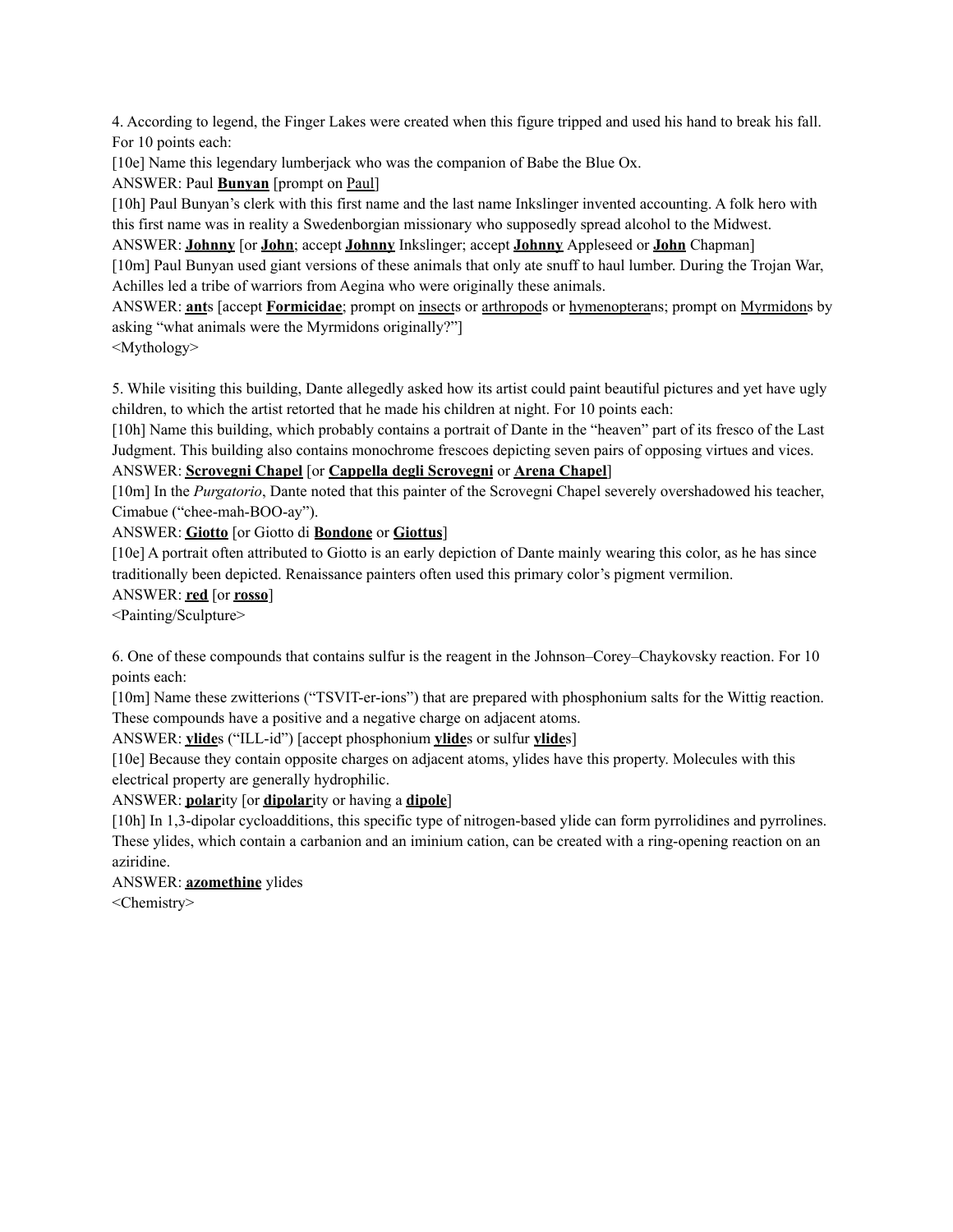7. In *The Age of Robert Guiscard*, Graham Loud notes that the Latin episcopal sees in this state's capital city had resisted Byzantine Hellenization, although its clergy often spoke Greek. For 10 points each:

[10h] Name this Norman principality led from an eponymous city in Puglia, Italy from 1088 to 1465. This state's first ruler, who was the eldest son of Robert Guiscard, founded the Principality of Antioch in 1098.

ANSWER: **Taranto** [or **Tarentum** or **Tárantas** or **Tarento** or **Tarde**; or Principality of **Taranto** or Principato di **Taranto**; accept Bohemond of **Taranto**]

[10m] These people allegedly shipped a flotilla of 12,000 slaves from Taranto to Ifriqiya. Medieval Christians gave this generic name to Arab Muslims in Aghlabid Calabria and Malta, Crete, Cyprus, and the Crusader Levant. ANSWER: **Saracen**s [or variants like **Sarazzin** or **Saracen**i or **Sarakinos** or **Sariqīn**; prompt on Ishmaelites by asking "what non-biblical name was also applied to them?"] (The account of the Taranto slave market is reported in Tom Holland's *The Forge of Christendom*.)

[10e] *Sacred Swords*, a Muslim-centric history of the Crusades, quotes the *Taktika* of Leo the Wise to explain how Bohemond of Taranto countered Saracen techniques like using these desert-tolerant pack animals to scare horses. ANSWER: **camel**s [or **dromedary** camels; or *Camelus dromedarius*; prompt on ungulates or artiodactyls] <European History>

8. Slavoj Žižek ("slah-VOY ZHEE-zhek") praised this art form for its ability to "tell you what to desire" in a work that psychoanalyzes various examples of it. For 10 points each:

[10e] Name this art form. Siegfried Kracauer argued that it has "realistic" and "formative" tendencies in a book that examines works in this art form made by the Lumière Brothers and Orson Welles.

ANSWER: **cinema** [or **film**; or *Kino*; accept **movie**s; accept *Theory of Film*; accept *The Pervert's Guide to Cinema*] [10m] An essay by this thinker holds that films do not possess clear "cult value" held by other works of art. That essay by this German thinker holds that reproducibility has made artworks lose their "aura" of authenticity. ANSWER: Walter **Benjamin** ("BEN-yah-meen") [or Walter Bendix Schönflies **Benjamin**] (The essay is "The Work of Art in the Age of Mechanical Reproduction.")

[10h] This thinker created a taxonomy of film "movement-images" in two books titled *Cinema*. This thinker and a psychotherapist co-wrote a book that compares the realm above the world of appearance to a "body without organs." ANSWER: Gilles **Deleuze** ("zheel duh-LOOZ") (The other book is *A Thousand Plateaus*, co-written with Félix Guattari.)

<Philosophy>

9. In *What Hath God Wrought*, Daniel Walker Howe traced the benefits of Mexican examples of these institutions, whose supply initially came from goods made by the proto-industrial putting-out system. For 10 points each: [10e] Name these economic institutions that Charles Grier Sellers blamed for "bourgeois hegemony" during their antebellum "revolution." In 19th-century America's capitalist economy, these competitive systems of exchange were "free."

ANSWER: **market**s [or **market**places; accept free **market**s or open **market**s or **market** economy or **market** competition; accept **Market** Revolution or *The Market Revolution: Jacksonian America, 1815–1846*] [10m] The Whigs promoted access to markets by advocating these projects, like canals, tunnels, and the National

Road. This alliterative two-word phrase refers to infrastructure championed by Henry Clay's "American System." ANSWER: **internal improvement**s

[10h] This Whig cartoon's title figure tramples on the phrases "internal improvements" and "U.S. bank" alongside the Constitution. This cartoon's title figure wields a scepter next to the phrase "of veto memory."

ANSWER: *King Andrew the First* [prompt on descriptions like "the cartoon of Andrew Jackson" or "the one with Andrew Jackson as a king"]

<American History>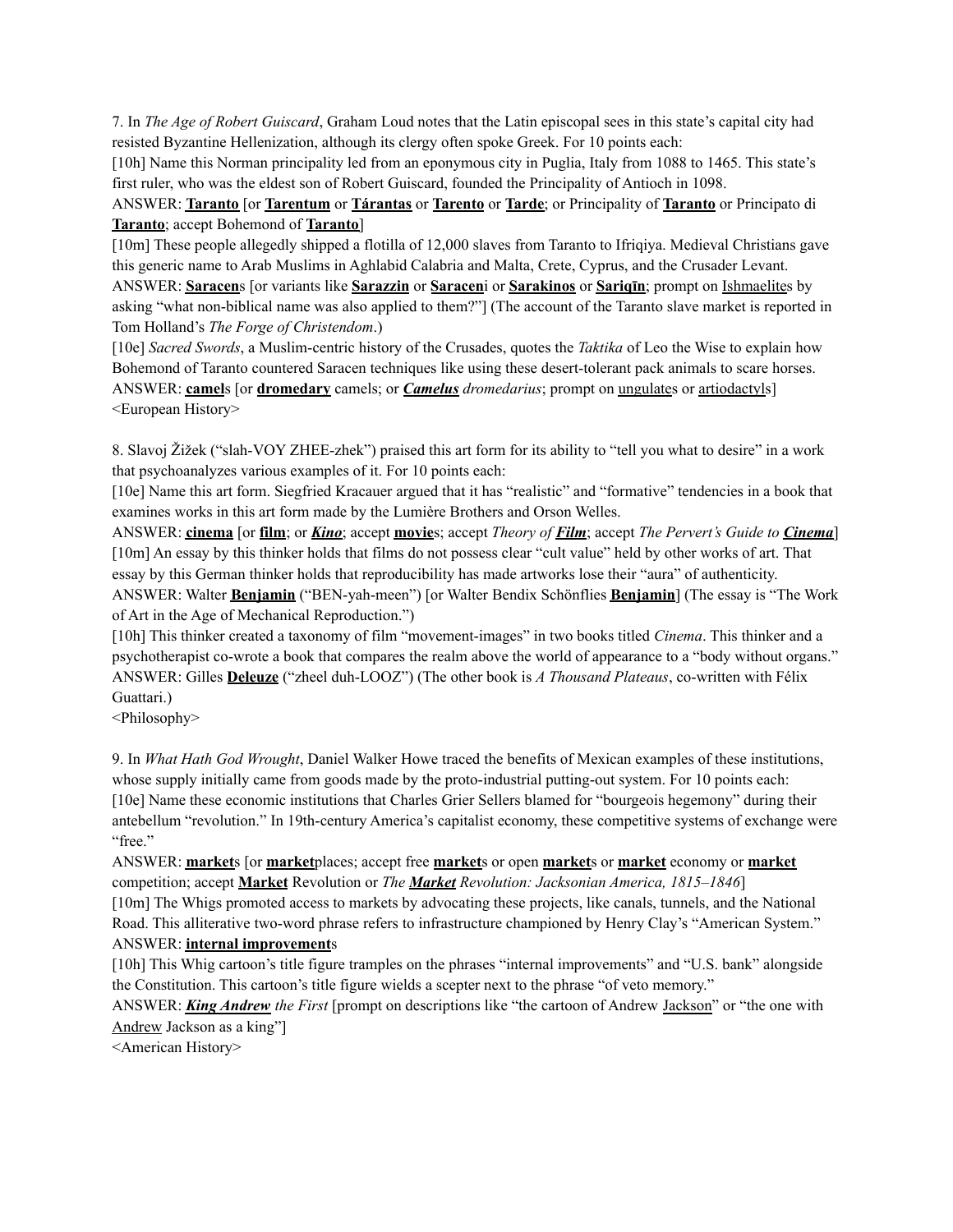10. You sent a humorous meme to a groupchat. Answer the following about how your multilingual friends might react, for 10 points each.

[10e] Speakers of this language type "MDR" to express that they are "dying of laughter." English legal terms like voir dire derive from this language, whose verlan slang reverses words; for example, "meuf" is slang for "femme." ANSWER: **French** [or **français**; accept Law **French** or Louai **Français**; accept **Norman** French or **Normaund** or **Normand** or variants] (MDR stands for "mort de rire.")

[10m] Korean and Brazilian Portuguese speakers might laugh by repeating this English letter. This letter precedes "AWS" in the pseudonym of Brian Donnelly, who makes internet- and cartoon-inspired artworks with Xs for eyes. ANSWER: **k** [or **K**; accept **K**AWS]

[10h] "Ha" means "five" in this country's official language, so "555" means "LOL." The app LINE ("line") banned buffalo stickers that represent UDD Red Shirts in this country, where a star of the show *2gether* inspired the Milk Tea Alliance.

ANSWER: **Thai**land [or Kingdom of **Thai**land; or Ratcha-anachak **Thai**; accept **Siam**] (UDD stands for United Front for Democracy Against Dictatorship.)

<CE/Geo/Other/Pop Culture>

11. The speaker of a Carl Sandburg poem calls this historical figure "a slanting look of the eyes, / A slanting look under a hat on a horse" and beseeches this figure to "Give us again the ache of our boy hearts." For 10 points each: [10m] Name this historical figure who used to "break one two three four five pigeons just like that" and "ride a watersmooth-silver / stallion" in a poem that asks "how do you like your blue-eyed boy / Mister Death." ANSWER: **Buffalo Bill** [or William Frederick "Buffalo Bill" **Cody**; accept "**Buffalo Bill**'s defunct"]

[10e] "Buffalo Bill's defunct" is a poem by this author, who experimented with punctuation and capitalization in poems such as "anyone lived in a pretty how town."

ANSWER: e e **cummings** [or Edward Estlin **Cummings**]

[10h] Another cummings poem, which describes how "the moon rattles like a fragment of angry candy," is titled for "the Cambridge ladies who live in [this specific location]."

ANSWER: "**furnished souls**" [prompt on souls]

<American Literature>

12. Chanie Wenjack died during his escape from one of these places, where unethical nutritional experiments were conducted by Frederick Tisdall, creator of the cereal Pablum. For 10 points each:

[10e] Identify these places whose history is traced prior to the Macdonald government's Davin Report in *A National Crime*. In recent years, mass graves of Cree and Mohawk children have been found near these places across Canada. ANSWER: **residential school**s [or **Indian school**s; or **IRS** system; or Indian **boarding school**s; accept **industrial school**s or **manual labour school**s; accept **First Nations school**s or **Native** residential **school**s or **school**s for **Indigenous** peoples of Canada or **Inuit school**s or **Métis school**s or equivalents; prompt on schools or equivalents] [10m] The assimilatory Māori Native Schools Act passed in the 1860s, when Dunedin's University of Otago opened after one of these events. Johannesburg and Melbourne grew during these events in Witwatersrand ("vut-VAH-tuz-rahnt") and Victoria.

ANSWER: **gold** rushes [or **gold** fever; accept Otago **gold** rush or Victorian **gold** rush or Witwatersrand **gold** rush; accept **gold** mining or **Au**; prompt on mining or mineral revolution or similar]

[10h] Scottish Presbyterians founded schools in Blantyre for this colony's Chewa people, who attended Salisbury's university during its federation with Rhodesia. John Chilembwe created this colony's Providence Industrial Mission. ANSWER: **Nyasaland** [or **Nyasaland** Protectorate; accept **Malawi** or Republic of **Malawi** or Dziko la **Malaŵi** or Charu cha **Malaŵi**; accept **Maravi** Empire or Kingdom of **Maravi**; accept Federation of Rhodesia and **Nyasaland** or University College of Rhodesia and **Nyasaland**]

<Other History>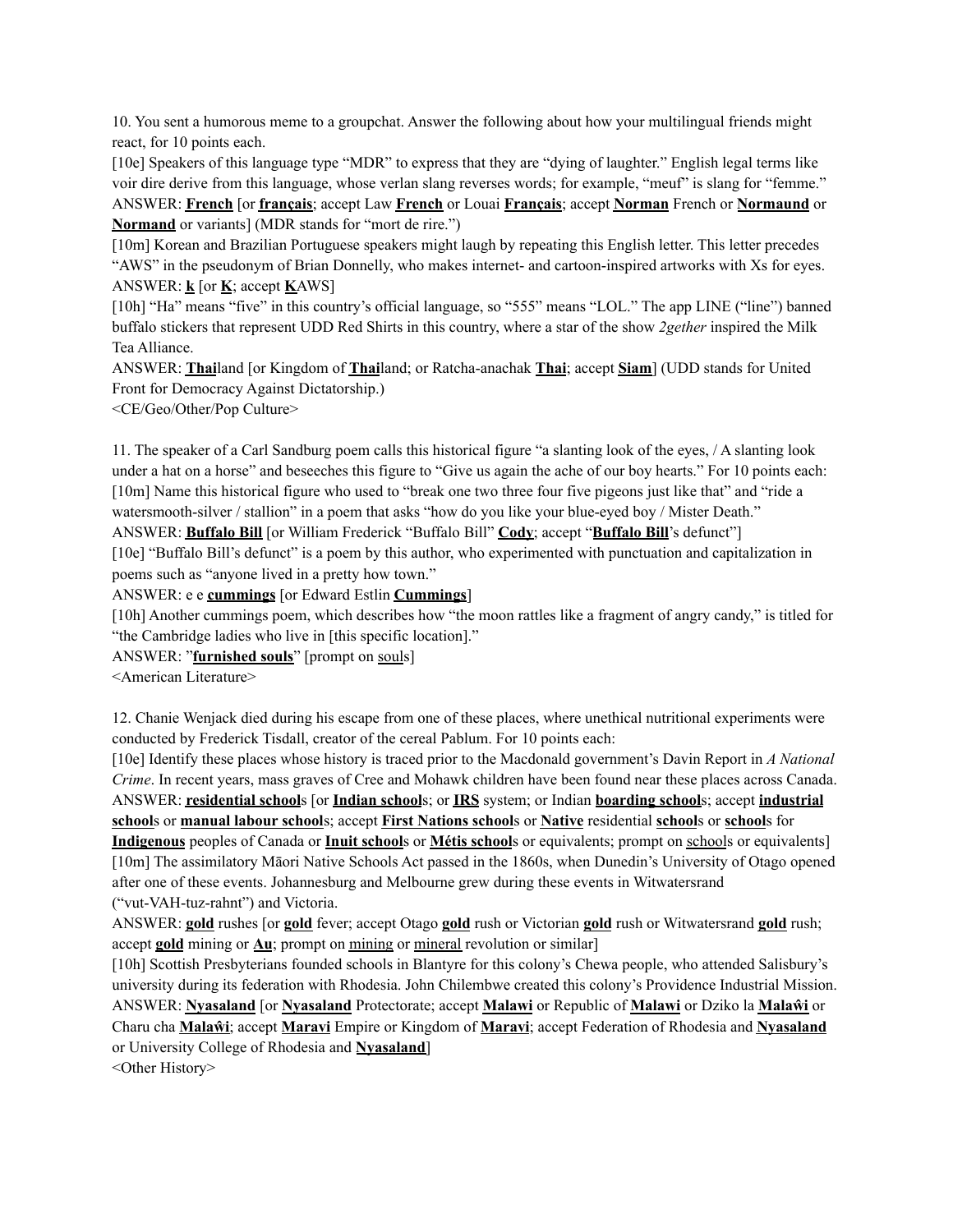13. *Two answers required*. The von Neumann bottleneck occurs because these two concepts cannot be accessed simultaneously. For 10 points each:

[10h] Name these two concepts that share a bus in the von Neumann architecture. Flynn's taxonomy for parallel computing considers whether an architecture has single or multiple streams for each of these concepts.

ANSWER: **data** AND **instruction**s [accept in either order; accept machine **code** or **program**s or similar answers in place of "instructions"; prompt on SISD, SIMD, MISD, or MIMD with "what does that stand for?"]

[10e] Parallel computing architectures with multiple data streams can exploit data parallelism by accessing this resource in several different places at once. This resource includes registers, caches, and its random-access type. ANSWER: **memory** [accept random-access **memory**; prompt on RAM]

[10m] In addition to the data and instruction levels, parallelism can occur on the level of these constructs. Schedulers allocate resources between these individual sequences of instructions that run in parallel on a single core. ANSWER: **thread**s

<Other Science>

14. The former MIT student Lori Berenson was accused of collaborating with a modern organization named for this person. For 10 points each:

[10m] Identify this man who names a "Revolutionary Movement" led by Víctor Campos. This Indigenous rebel, who took his name from a monarch executed at Vilcabamba, was defeated at the 1780 Battle of Sangarará. ANSWER: **Túpac Amaru** II [in place of "Túpac" accept **Thupaq** or **Thupa** or **Topa**; in place of "Amaru" accept **Amaro**; accept **Túpac Amaru** Revolutionary Movement; prompt on José Gabriel Condorcanqui by asking "what name did he adopt?"; prompt on MRTA]

[10e] This country's President Alberto Fujimori fought the Túpac Amaru Revolutionary Movement with the Grupo Colina death squad. Túpac Amaru II rebelled against the Spanish Viceroyalty based in this country's city of Lima. ANSWER: **Peru** [or **Perú** or **Piruw**, or Republic of **Peru** or República del **Perú** or **Piruw** Ripuwlika or **Piruw** Suyu; accept Viceroyalty of **Peru** or Virreinato del **Perú** or Kingdom of **Peru**]

[10h] Fujimori launched an operation named for this ancient Peruvian site to end a hostage crisis caused by the Túpac Amaru Revolutionary Movement. Underground passages led to the Lanzón stela at this Early Horizon site. ANSWER: **Chavín de Huántar** [prompt on Chavín culture]

<World History>

15. A work in this poetic form has the epigraph "Pale hands I loved beside the Shalimar," taken from an American poem by Laurence Hope that imitates this form. For 10 points each:

[10h] Name this poetic form used for Agha Shahid Ali's poem "Tonight," in which the title word is the poem's *radif*. ANSWER: **ghazal**s ("guzzles")

[10e] A line from the ghazal "Tonight" asks the listener to do this three-word action "tonight." This three-word instruction opens Herman Melville's novel *Moby-Dick*.

ANSWER: "**call me Ishmael** tonight"

[10m] This poet predicted his death in one of his many ghazals. This poet is often claimed to be the "best-selling poet" in the U.S. on the strength of Coleman Barks's questionable translations of his *Spiritual Couplets*.

ANSWER: **Rūmī** [or **Jalal ad-Din** Muhammad Balkhi; or **Jalal ad-Din** Muhammad Rumi; or **Mowlana**] <World Literature>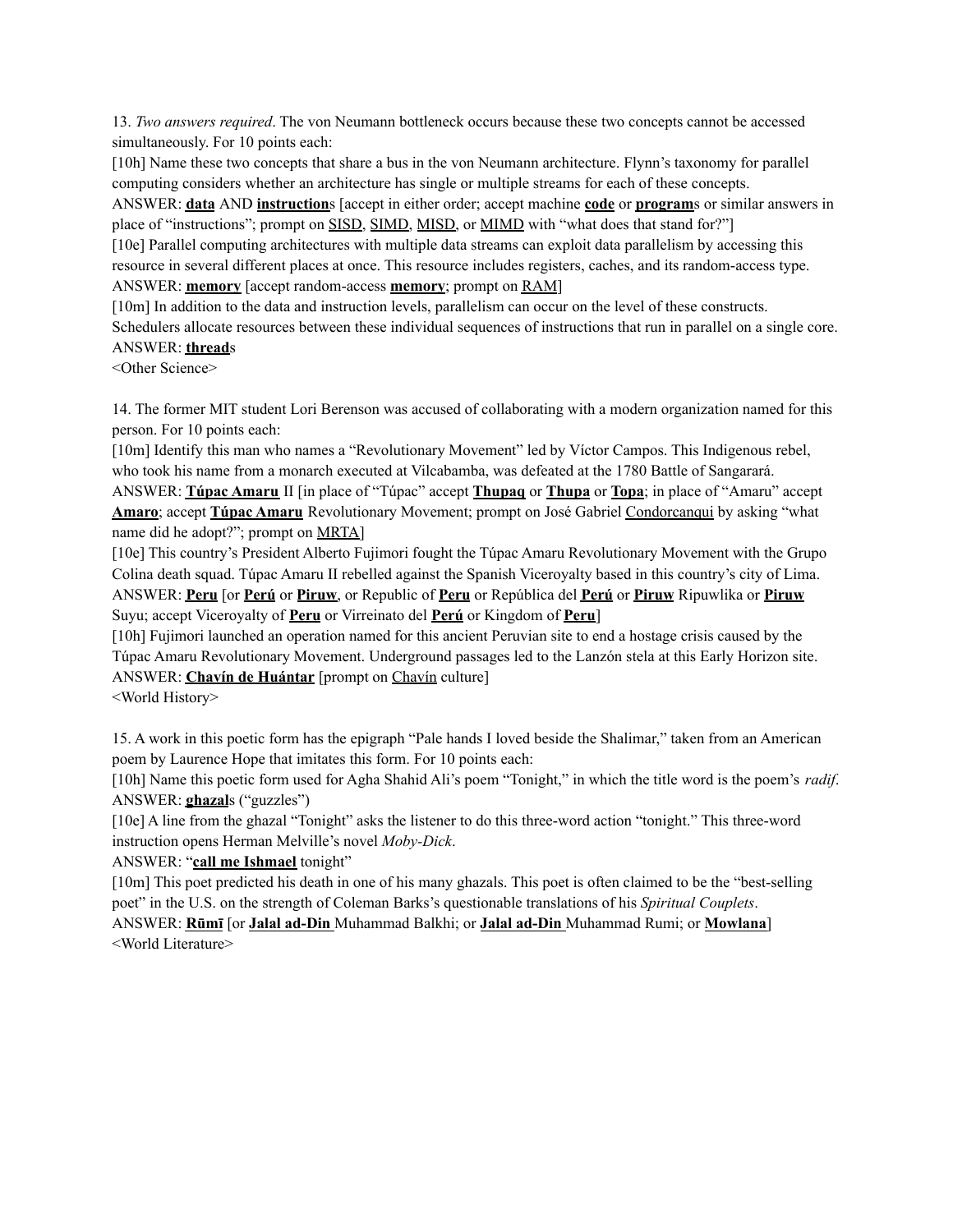16. One of these equations can be derived by minimizing the sum of the magnetic field's energy and its induced electron kinetic energy. For 10 points each:

[10h] Name these equations. The gauge ("gayj") associated with these equations, whose conditions include fixing the vector potential to zero in the superconductor bulk, allows them to be condensed into a single linear expression. ANSWER: **London** equations

[10m] Applying this law to the second London equation shows that magnetic fields exponentially decay within a superconductor, quantifying the Meissner effect. This law relates current density to the curl of the magnetic field. ANSWER: **Ampère**'s law [or **Ampère**'s circuital law]

[10e] The first London equation is derived by applying this law to superconducting electrons in an electric field. This law states that force is equal to mass times acceleration.

ANSWER: **Newton's second** law of motion [prompt on partial answers] <Physics>

17. This person allegedly discovered that musical notes could be represented numerically by listening to a blacksmith's hammers. For 10 points each:

[10e] Name this ancient Greek philosopher who names a system of tuning based on the ratio 3:2 ("three-to-two"). He is better known for deriving a theorem that relates the side lengths of a right triangle.

ANSWER: **Pythagoras** [accept **Pythagorean** tuning; accept **Pythagorean** theorem]

[10h] Pythagorean tuning is an example of this type of tuning, which represents all notes of the scale by numeric ratios. The practical difficulties of using this system led to its replacement by meantone temperament in the 16th century.

ANSWER: **just** intonation [or **pure** intonation]

[10m] Using principles of just intonation, this musician developed the alpha scale, which has no octave, for her album *Beauty and the Beast*. This transgender musician used the Moog synthesizer on her album *Switched-On Bach*. ANSWER: Wendy **Carlos**

<Classical Music>

18. This economist's book *The White Man's Burden*, which was released after the Live 8 concert series, criticized the humanitarian efforts of figures like Bono as a modern form of colonialism. For 10 points each:

[10h] Name this economist, whose "misadventures in the tropics" are chronicled in a 2001 book which argues that past failures to apply economic principles to policy work have led to the disappointing results of foreign aid.

ANSWER: William **Easterly** [or William Russell **Easterly**]

[10e] That Easterly book is titled *The Elusive Quest for* [this phenomenon], which occurs due to technological progress in the Solow–Swan model. This phenomenon is typically measured in percent change in GDP.

ANSWER: economic **growth** [accept *The Elusive Quest for Growth*]

[10m] Easterly is critical of the use of structural adjustment loans to promote development as practiced by these two Washington D.C.-based international economic organizations, which were founded after World War II as part of the Bretton Woods system.

ANSWER: **IMF** AND **World Bank** [accept in either order; accept **International Monetary Fund** for "IMF"; accept **WB** for "World Bank"]

<Social Science>